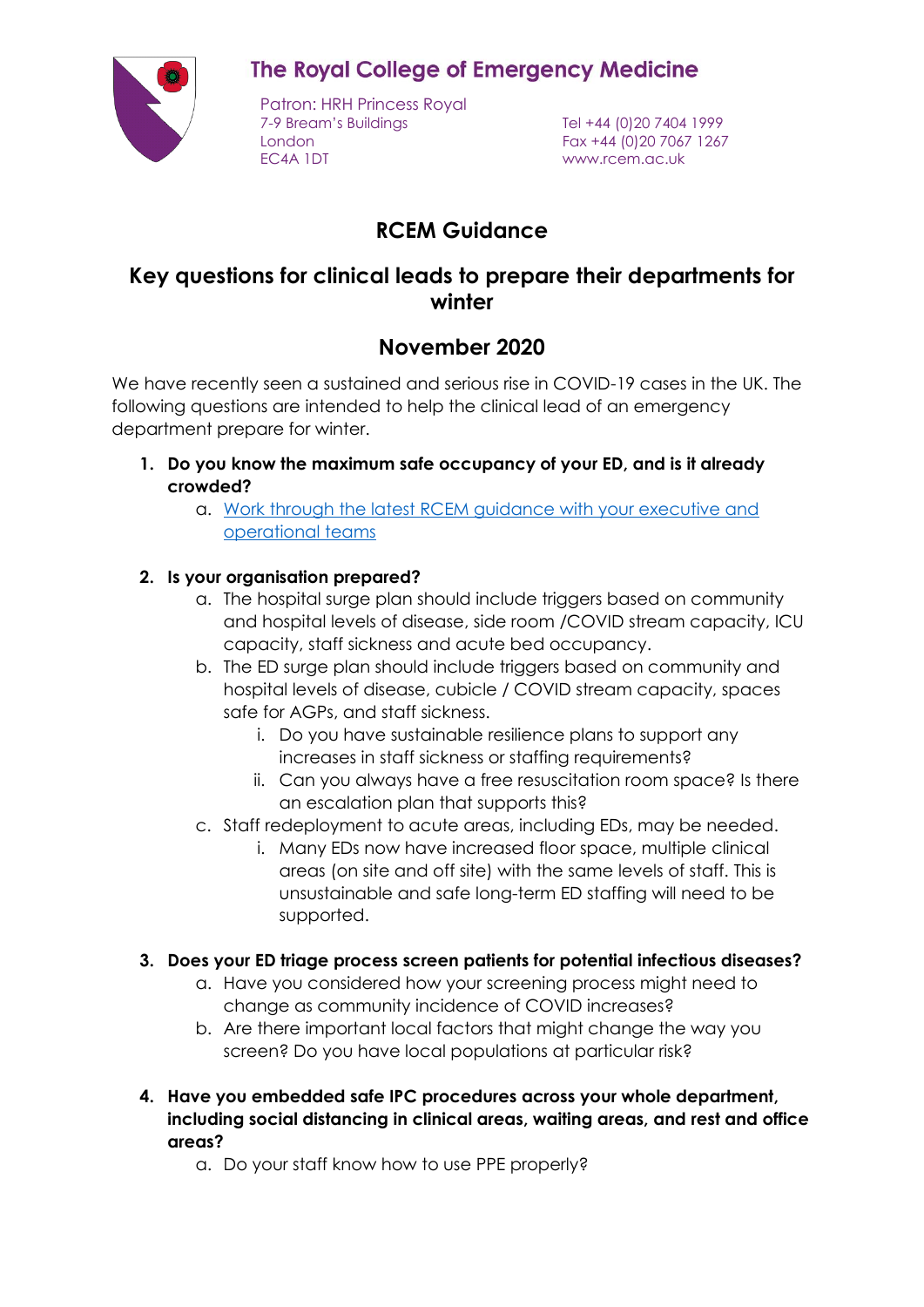

# **The Royal College of Emergency Medicine**

Patron: HRH Princess Royal 7-9 Bream's Buildings Tel +44 (0)20 7404 1999 London Fax +44 (0)20 7067 1267 EC4A 1DT www.rcem.ac.uk

- i. An RCEM staff survey conducted early in the pandemic found that staff from minority backgrounds had received less training in PPE.
- ii. Make sure new and temporary staff are PPE trained.
- **5. Do your staff know how to care for a critically unwell patients whilst maintaining IPC?**
	- a. This includes understanding when level 3 PPE should be used, where patients should be treated, and rehearsing relevant scenarios.
	- b. Are staff trained to safely care for the following scenarios: cardiac arrest, major trauma, severe respiratory failure and rapid sequence intubation?
- **6. Do you have up to date guidance for the clinical management of COVID available for all staff?**
	- a. Which patients should be admitted?
	- b. Which patients should get dexamethasone and anticoagulants?
	- c. How do you manage hypoxic patients?

### **7. Does everyone in the organisation agree on the use of swabbing?**

- a. Who needs swabbing, where and when?
- b. Which sort of swab should be used for which group of patients?
- c. Who is responsible for chasing and acting upon the results? This is particularly relevant for discharged patients and should not routinely be the responsibility of the Emergency Medicine Service.
- d. What are your arrangements to ensure that patients awaiting swab results are not remaining in the ED?
- **8. How are you assessing, advising and protecting staff who are at increased risk from COVID (including combinations of ethnicity, age, obesity and comorbidity)?**
	- a. Are your risk assessments up to date and does your advice take account of increasing community incidence?

#### **9. How do you communicate to staff?**

- a. Do you reach all staff members?
- b. Which ways work best for each group?

#### **10. [How are you supporting your staff?](https://www.rcem.ac.uk/RCEM/Quality-Policy/Clinical_Standards_Guidance/RCEM_Guidance.aspx?WebsiteKey=b3d6bb2a-abba-44ed-b758-467776a958cd&hkey=862bd964-0363-4f7f-bdab-89e4a68c9de4&RCEM_Guidance=4#self)**

- a. Is everyone clear on the sickness rules? (When to quarantine? How to get hold of Occupational Health?)
- b. Staff who were shielding in the first phase of the pandemic may now be back in the department - how are they supported?